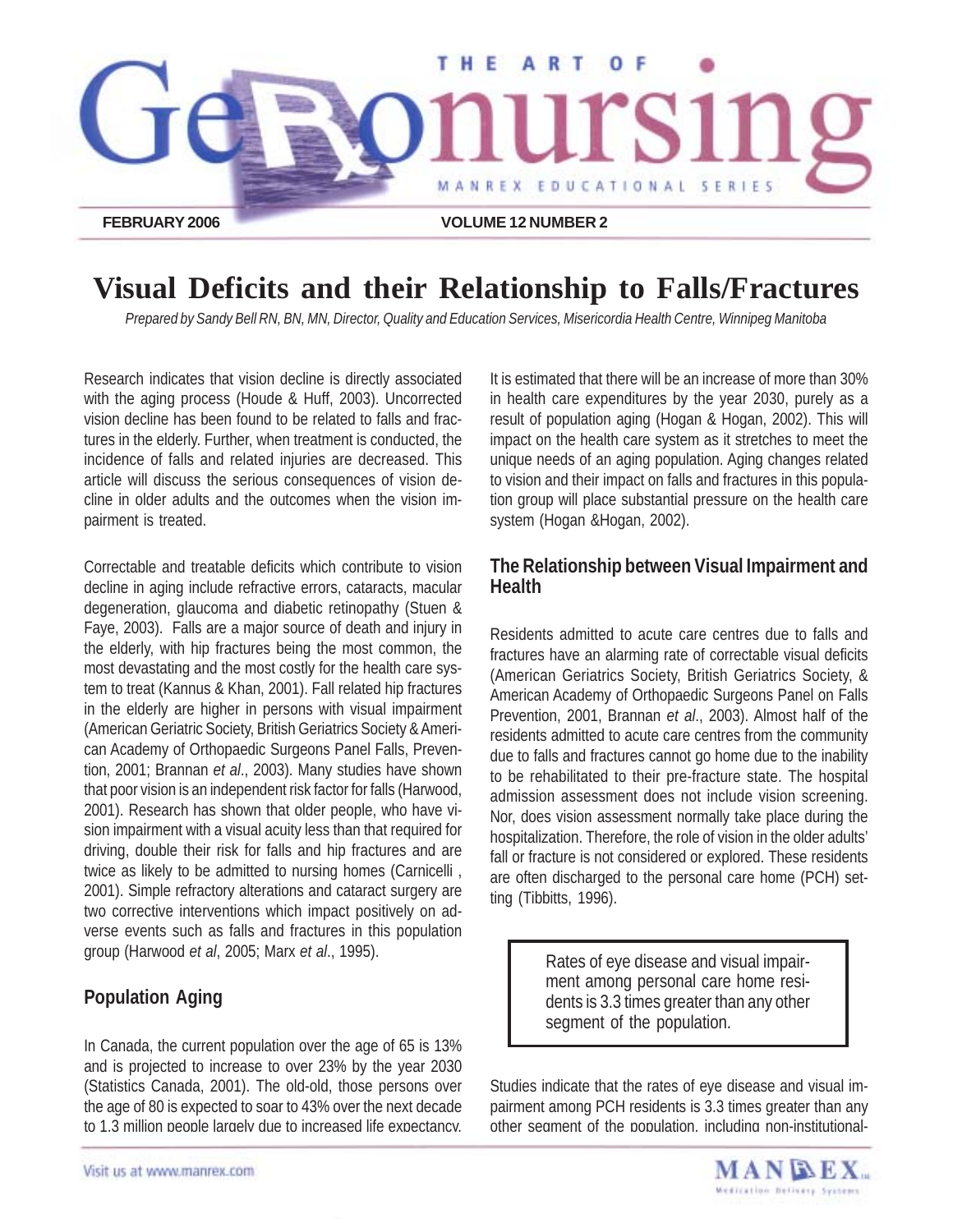ized persons in the same age group (Morer, 1994). Vision deficits in the PCH resident include cataracts, glaucoma, macular degeneration, diabetic retinopathy and refractive errors, which directly relate to aging (Horowitz, 1997). These vision deficits in the PCH resident have been linked to falls, fractures, disruptive behaviors and depression (Carnicelli, 2001; Horowitz, 1997; Houde & Huff, 2003).

Vision deficits are a major risk factor for falls in the elderly. In one study of elderly PCH residents, 19.3% of the falls required treatment for head injuries. Head injuries in the elderly are much more likely to give rise to intracranial bleeding or a cerebral contusion. The great majority of head injuries in the elderly would conventionally be regarded as minor in severity in younger patients who have excellent recovery. Unfortunately, elderly patients virtually never return to their pre-accident status.

Fall-related hip fractures are higher in patients with visual impairment (American Geriatrics Society, British Geriatrics Society, & American Academy of Orthopaedic Surgeons Panel on Falls Prevention, 2001; Brannan *et al*., 2003).Vision plays an important role in the stabilization of posture by providing the nervous system with continually updated information regarding the position and movements of body segments in relation to each other and the environment. In a study conducted by Lord and Metz (2000), body sway increased by 20- 70% when subjects closed their eyes while standing still. Greater sway was observed in the older participants. This study confirmed the importance of vision in the stabilization of posture in older people

Elderly women sustain 80% of all hip fractures from falls and, of all fall related fractures, hip fractures cause the greatest number of deaths and lead to the most severe health problems and reduced quality of life (Plouffe, 2003; Wolinsky, Fitzgerald, & Stump, 1997). Elderly persons admitted to acute care centres with fractured hips become more dependent on the health care system and 40% are admitted to long term care (LTC) facilities due to this dependency (Tibbitts, 1996). A major cause of hospitalization, disability and morbidity among seniors is unintentional injuries, usually resulting from falls (Plouffe, 2003).

## **Economic Consequences of Uncorrected Visual Impairment**

Vision impairment has been identified as one of the four leading causes of lost independence among older people. As discussed, there is a three-way link among the factors of aging, visual deficits and falls/fractures. Administrators, physicians, nurses, residents and families are not informed of the effects caused by visual deficits in the elderly population. In Manitoba alone, of the \$819 million per year spent on unintentional injuries, 41% or \$335 million is related to falls; \$256 million per year is spent on direct costs of falls, with \$164 million of that devoted to treating falls among the elderly. It is estimated that about 40% of falls leading to hospitalization are the result of hip fractures, and that the number of hip fractures in Canada will increase dramatically from 23,375 in 1993 to over 88,000 cases by the year 2041 as the population ages (Papadimitropoulos, Coyte, Josse, & Greenwood, 1997). Injuries are often predictable and preventable. Through effective prevention strategies, lives, injuries and dollars can be saved. Falls among the elderly can be prevented by recognizing and targeting known risk factors through prevention programs (Smartrisk, 2003).

The National Advisory Council on Aging (1995) states that health care is determined by assessing how much benefit is gained by a service in terms of life extension and or improvement in quality of life. Vision care has not been viewed as a medically necessary service as it is not considered life threatening to lose one's eyesight. Research indicates that falls and fractures from falls are directly related to visual deficits in the elderly. Elderly persons admitted to acute care centres with fractured hips become more dependent on the health care system and 40% are admitted to LTC facilities due to this dependency (Tibbitts, 1996). A major cause of hospitalization, disability and morbidity among seniors is unintentional injuries, usually resulting from falls (Plouffe, 2003).

A report by the Manitoba Centre for Health Policy entitled *The Health and Health Care Use of Manitoba Seniors: Have They Changed over time?* (Menec, MacWilliam, Soodeen, & Mitchell, 2002) illustrates that hospitalization for hip fractures is considered an indicator of the health of a population. Unlike other hospitalizations, hip fractures show little variation across geographic regions and therefore reflect professional consensus on the need for hospitalization, rather than availability of beds or differences in physician practice patterns. Such hospitalizations are demand driven. The most common cause of injuries requiring hospitalization among seniors is falls. In 1999, it was found that 57% of falls leading to hospitalization involved fractures in Manitoba.

The trend of hip fractures in the elderly population can be interpreted as changes in the need for health care. Past trends for the older adult have not been significant until now with the impact of an aging population. An aging population is a trend which is timely. The cost effectiveness of vision care services to the older adult will need to be investigated. Currently a vision examination costs between \$50-\$70, cataract surgery costs \$1200, with surgery for a hip fracture costing \$38,000 or

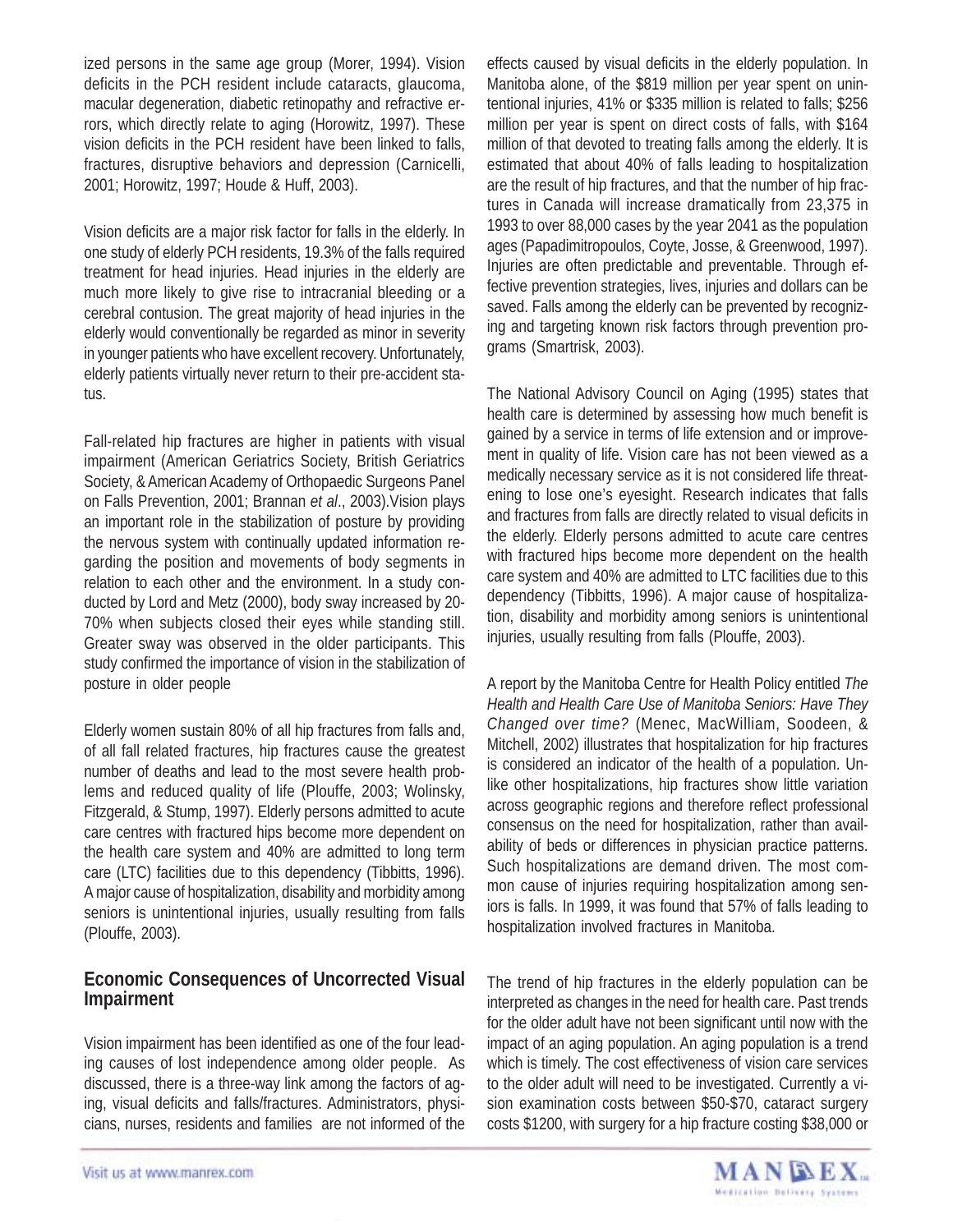more (Jacobs, Shanahan, Roos, & Farnsworth, 1999). Vision care for the older adult is efficient as demonstrated through a number of studies illustrating the positive impact of cataract surgery on quality of life and falls and fractures (Harwood *et al.*, 2005)

## **Social Consequences of Uncorrected Vision Disorders**

Older persons are considered to be under-serviced, disadvantaged and oppressed (Carlton-LaNey, 1997). Physicians and health professionals frequently dismiss the physical and medical complaints of the elderly which directly relate to age associated declines, specifically vision decline. A number of factors may account for the lack of vision screening conducted by professionals or considered by older adults. Some older adults think their failing eyesight is normal and that nothing can be done to help (Sullivan, 1983). In the general population, people are expected to self identify visual deficits and seek care independently. Elderly individuals often do not recognize their own visual decline and therefore do not seek care for correctable problems. Some elderly accept low vision as an inevitable consequence of aging and choose not to see optometrists or ophthalmologists. Others want to seek vison care but, due to social and financial situations, cannot (Evans & Rowlands, 2004). Many elderly are not aware of vision services that are available to them through government programs. An Australian study by Taylor *et al*. (as cited in Evans & Rowlands, 2004) discovered that half the persons in the study were covered under the Australian National health insurance program, but were unaware of it prior to the study.

#### Reasons for Uncorrected Vision Disorders

- older adults do not recognize their visual decline
- financially unable to afford treatment
- unable to obtain transportation
- lack of knowledge of treatments available
- lack of knowledge of visual deficits and aging
- unaware of health insurance coverage and its benefits
- lack of accessibility to vision care services in a PCH

## **The Positive Outcomes of Vision Assessment and Treatment**

In a screening and treatment program in Australia, residents who were assessed and treated for cataracts with surgery presented a significant improvement in both visual acuity and depression when assessed at 4 months post surgery. This improvement was maintained at the one year post-surgery reassessment (Marx *et al*., 1995). PCH residents benefit from cataract extraction and lens implantation showing both improvement in visual acuity and reduction in depression (Keller, Hejkal, & Potter, 2001). Cataract extraction has been linked to a decrease in the number of falls of elderly who reside in the PCH setting due to improvement in visual acuity. Evans and Rowlands (2004) in the United Kingdom, reviewed numerous vision screening studies which determined the prevalence of correctable visual impairment in older people in the UK. They successfully uncovered a startling finding. They found that in developed countries, between 7-34% of older people have visual impairment that can be simply treated with appropriate lenses. They concluded that annual vision screening of the elderly could be incorporated into the physician's annual health checkups.

## Positive Outcomes of Vision Services for Older Adults

- increased visual acuity
- decreased depression
- decreased frequency of falls
- increased independence
- increased self-confidence
- increased socialization
- decreased rates of hospital admission and PCH admission

Research indicates that there is a decrease in falls and fractures when appropriate vision care services are provided to residents who reside in the PCH setting (Carnicelli, 2001). A discussion paper presented at the Commission of the Future of Health Care in Canada indicated that elderly Canadians have limited access to services (Hogan & Hogan, 2002). Overall this leads to an underuse of the health care system and a 'false' perception of cost-saving. However, the inadequate accessibility and availability of services to the elderly results in a needless decline in health for the individual. Increasing accessibility and availability of services would most likely increase health care utilization and costs in the short term but may reduce health care costs in the long term due to delayed or preventable institutionalization (hospital admissions, emergency room visits, hospital length of stay and personal care home admission). Less expensive forms of health care services would be used and would be used less frequently. In an Ontario government statement to the legislature regarding long term care policy, a stipulation that seniors have a right to